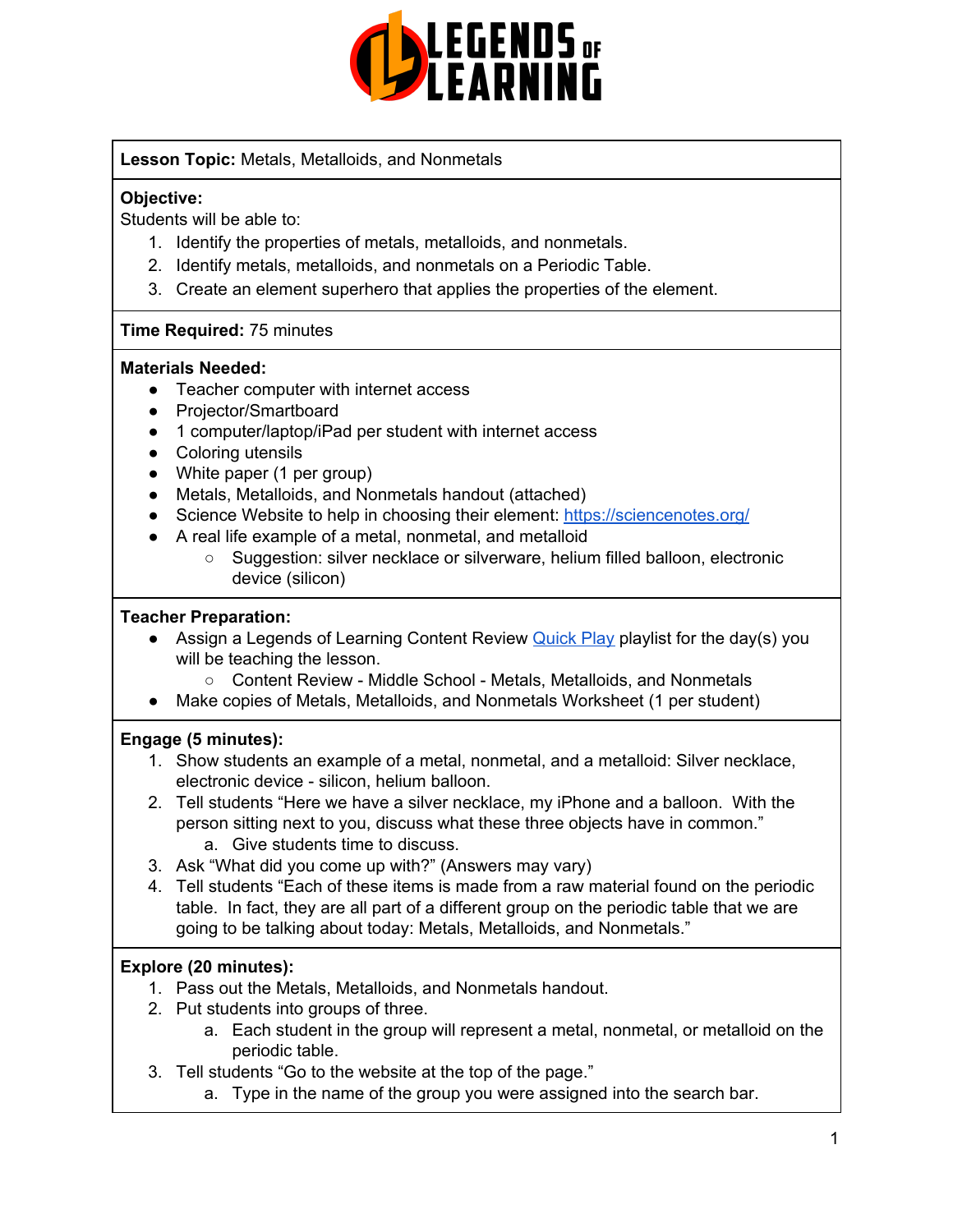

- i. A list of elements should pop up.
- b. Based on the type of element you are (metal, nonmetal, or metalloid) choose one of the elements.
- 4. Tell students "Research and take notes on that element for the next 10 minutes. You are free to use other websites, just be sure to write down the sources you use."
- 5. After ten minutes, tell students "Now that you know something about your element, come up with a superhero based on its characteristics. Look at the example in the handout.
	- a. Fill out the handout based on your element.
- 6. Give students time to work.

## **Explain (15 minutes):**

- 1. Tell students "Before we begin looking at the Periodic Table, let's write down some key vocabulary (write on the board):
	- a. Key is attached.
- 2. Tell students to turn to the Periodic Table of Elements in their handout and display a copy on the projector/document camera.
	- a. Complete the below steps with students on an overhead projector or doc camera.
- 3. With a colored pencil, shade the elements that are metals (key attached).
	- a. Be sure to label which color is the metals in the margins.
- 4. With another color, shade the elements that are metalloids (key attached).
	- a. Notice a stair step is made separating the metals and the metalloids.
- 5. With a third color, share the elements that are nonmetals (key attached). a. Notice a stair step is made separating the metalloids and the nonmetals.
- 6. Tell students "Notice that the Periodic Table is designed with the elements grouped and separated in this way."
- 7. Ask "Which element seems to be out of order?" (Hydrogen)
	- a. Tell students 'Hydrogen is a nonmetal, but because of other characteristics, is situated with the alkali metals on the left hand side of the periodic table."

## **Elaborate (25 minutes):**

- 1. Have students get together with their group of three.
- 2. Have each of them share their Element Superhero with their group.
- 3. Tell students "Throughout comic book history, there have been powerful trios of superheroes, such as Batman, Robin, and Batgirl, or the Avengers Prime with Thor, Captain America and Ironman.
	- a. Put together your superhero trio of elements. How do they work together as a superhero group? How are their powers complementary and how are they different?"
- 4. Give each group a piece of white paper.
- 5. Have students draw and color their trio.
- 6. Follow the instructions on the handout.
- 7. Tell students "Be prepared to present your Superhero Trio."
- 8. When students are finished, let them share their posters and back stories with small groups or with the whole class.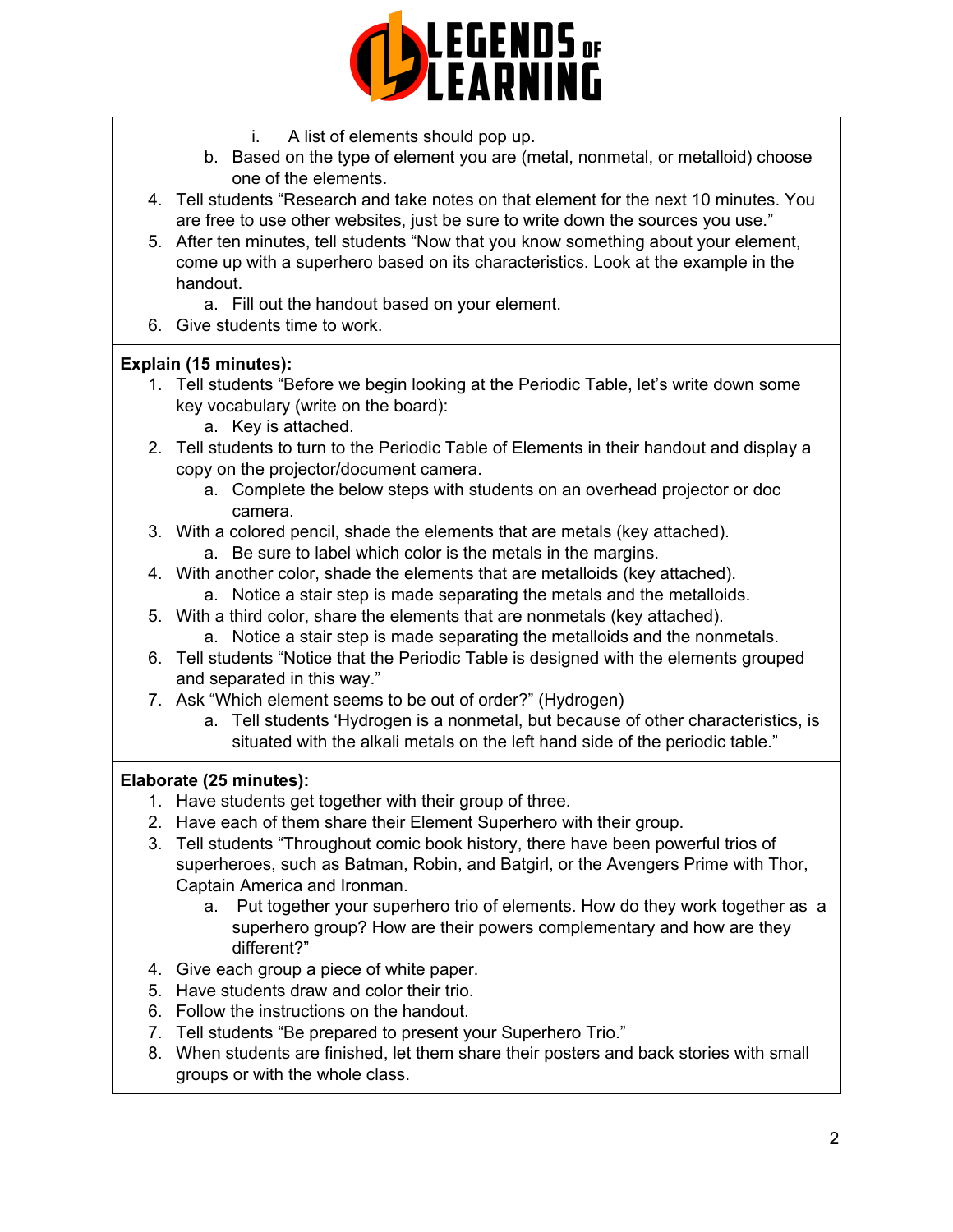

## **Evaluate (10 minutes):**

- 1. Have your students sign in to Legends of [Learning](https://intercom.help/legends-of-learning/en/articles/2154920-students-joining-a-playlist). Instruct students to complete the Content Review playlist.
- 2. [Analyze](https://intercom.help/legends-of-learning/en/articles/2154918-tracking-student-progress-and-performance) student results to determine what concepts need to be a focus for reteaching.

#### **Additional Lesson Strategies:**

- To use Legends for additional instruction, create a [custom](https://intercom.help/legends-of-learning/en/articles/2154910-creating-a-playlist) playlist with an [instructional](https://intercom.help/legends-of-learning/en/articles/3505828-types-of-games) [game](https://intercom.help/legends-of-learning/en/articles/3505828-types-of-games) and pre and post [assessment](https://intercom.help/legends-of-learning/en/articles/2154913-adding-assessments-to-a-playlist).
- To use Legends for a quick formative [assessment](https://intercom.help/legends-of-learning/en/articles/2154913-adding-assessments-to-a-playlist), create a 5-question assessment in a [playlist](https://intercom.help/legends-of-learning/en/articles/2154910-creating-a-playlist).
- To use Legends for a student-directed experience, create a [targeted](https://intercom.help/legends-of-learning/en/articles/3340814-targeted-freeplay) freeplay playlist.
- Encourage students to play on their own at home in Legends of Learning: [Awakening](https://intercom.help/legends-of-learning/en/articles/2425490-legends-of-learning-awakening) for a student-driven experience including avatars, battling, and quests all centered around topics they are covering in class.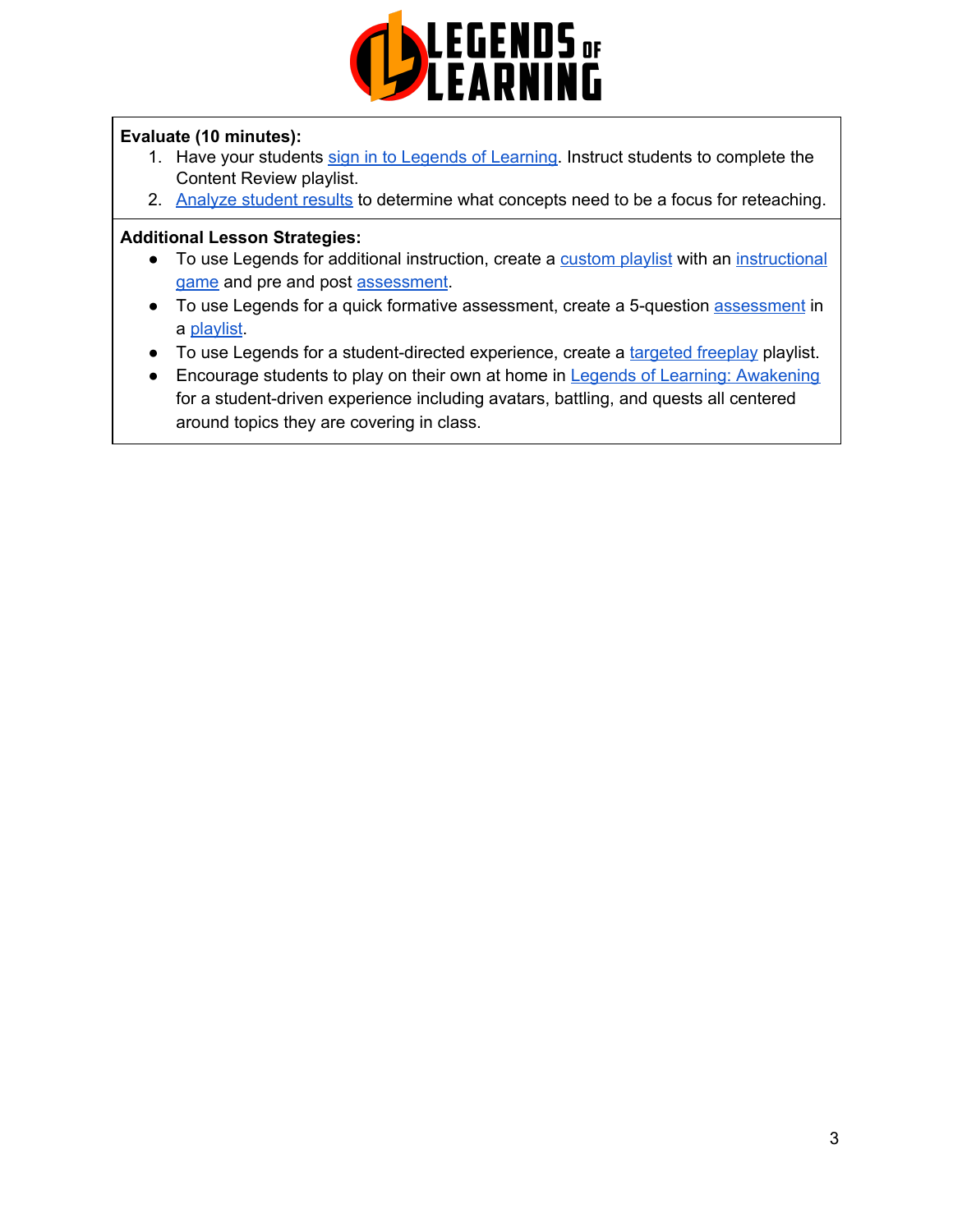

Name:

# **Metals, Metalloids, and Nonmetals**

Go to the following website: <https://sciencenotes.org/>

- 1. What type of element have you been assigned? (Metals, Metalloids, or Nonmetals)
- 2. What element did you choose?

Write your notes below.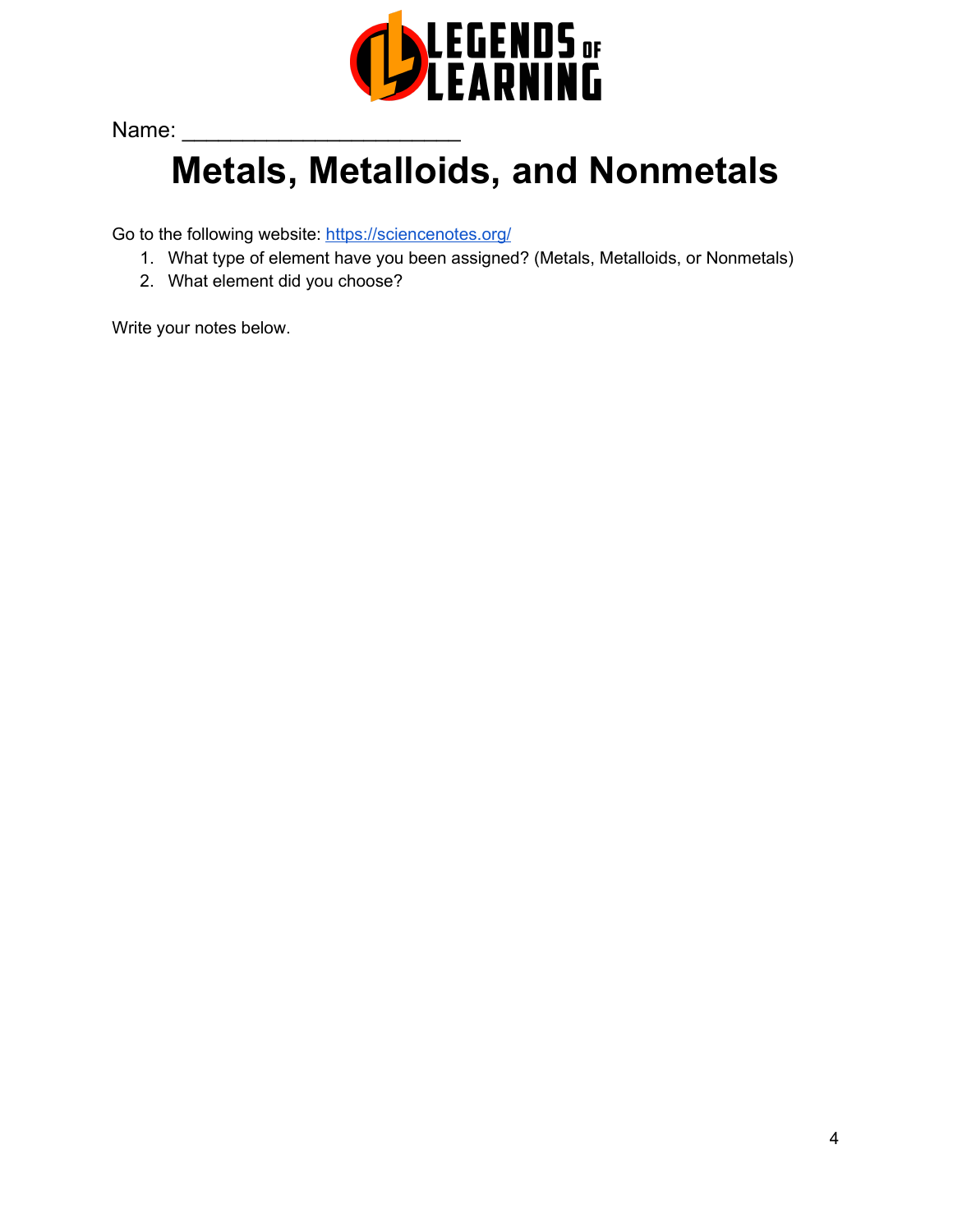

Element Superhero



[This Photo](https://en.wikipedia.org/wiki/Connecticut_ComiCONN) by Unknown Author is licensed unde[r](https://creativecommons.org/licenses/by-sa/3.0/) [CC BY-SA](https://creativecommons.org/licenses/by-sa/3.0/)

- 1. What is the name of your superhero?
- 2. What kind of powers does he/she have?

3. What is the name of its alter ego (regular name and job)? Hint: Clark Kent and Superman

- 4. Who is your superhero's nemesis (villain)?
- 5. What does he/she look like?

#### **Carbon Man**

Powers: the ability to duplicate himself and link together in long chains and shapeshift.

Alter Ego: Colin Baldwin, factory worker.

Nemesis: Climate X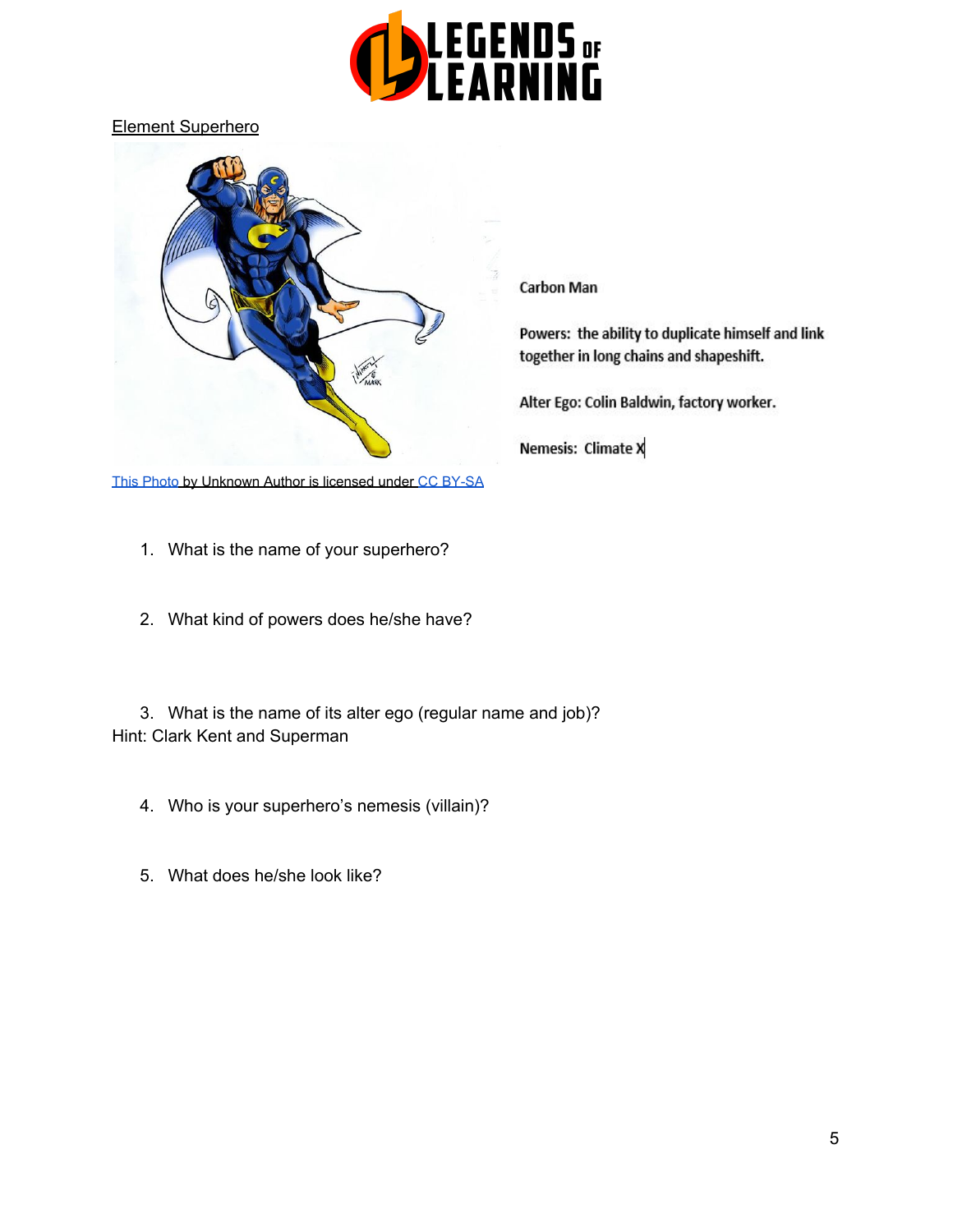

## **Vocabulary**

| <b>Metal</b> | <b>Metalloid</b> | Nonmetal |
|--------------|------------------|----------|
|              |                  |          |
|              |                  |          |
|              |                  |          |
|              |                  |          |
|              |                  |          |
|              |                  |          |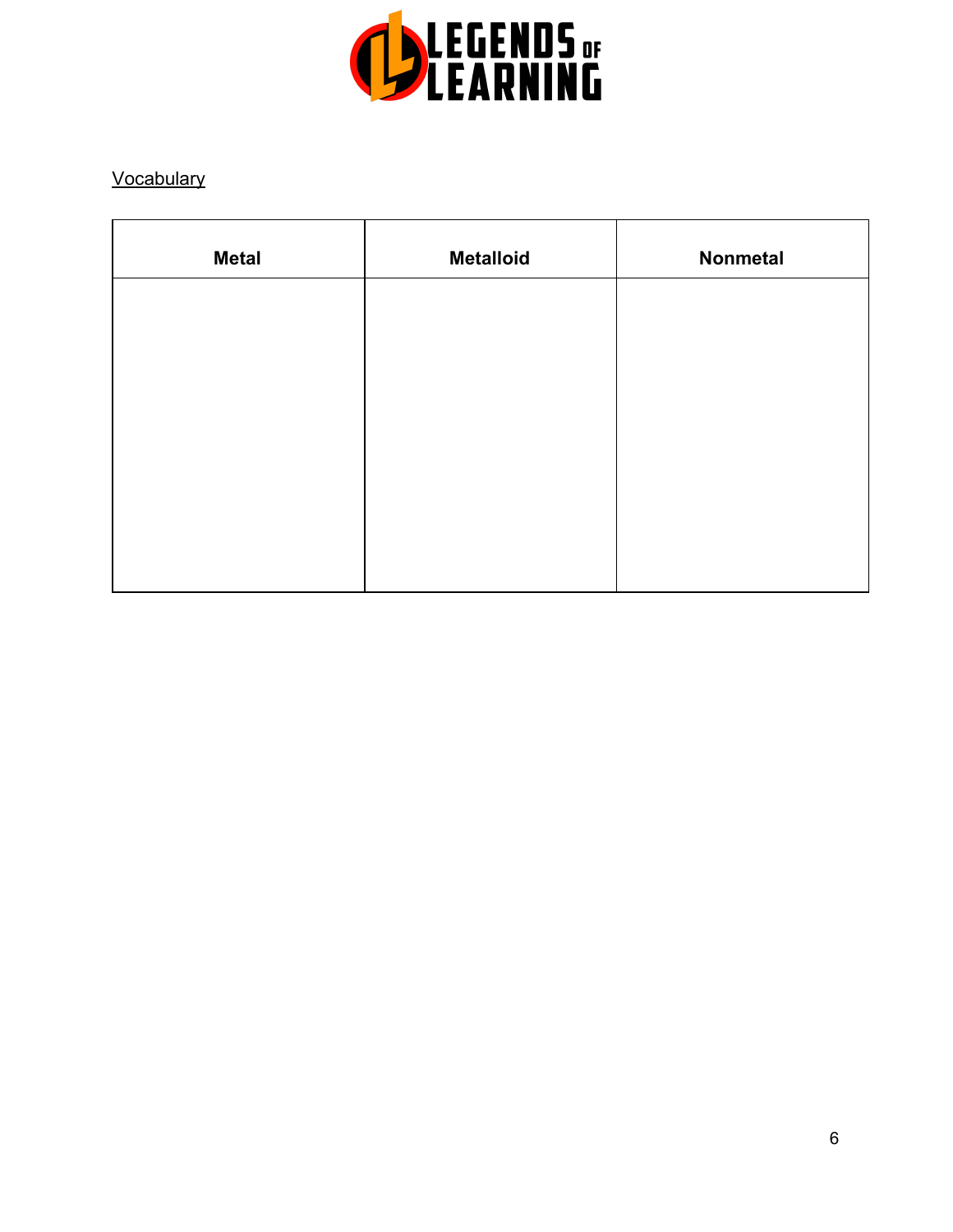

Periodic Table of Elements

| 除                     |  |  |                |  |       | ∥∘∟Щ≈⊙╣≈⋩╫∝─╣≈⋜ă                        |        |  |                   |                    |                 |
|-----------------------|--|--|----------------|--|-------|-----------------------------------------|--------|--|-------------------|--------------------|-----------------|
| b.                    |  |  |                |  |       | ∮∽ဝ ြ∄ႊဟ ္ံုူ အမ္ကား ျဖစ္သူ အမ္ကာ       |        |  |                   |                    | ∤∗ද£ ∰≊ දි≀     |
| Đ.                    |  |  |                |  |       | ╟╌⋝┋╟╍┇┇┅╳┋╢╍╬╣╍ <u>╙</u> ╝┇            |        |  |                   |                    | ∦≋ E ∰≊ ≧ !     |
| p.                    |  |  |                |  |       | ∦∽⇔∦≈∞∦∝⊛≸∝≈°∄≈⊊∦⊧∃≰                    |        |  |                   |                    | {⊗∴⊔∛¦≗£≀       |
| E.                    |  |  |                |  |       | ▌◦罒▒°⋷⋜▒⋷ၖ▒░∊⊆▒⋷⋿░                      |        |  |                   |                    | ∥∘운╣∗따≀         |
| Ŗ,                    |  |  |                |  |       | <b>**언</b> : 4 요리 = 공화 = 국              |        |  |                   |                    |                 |
| Ę,                    |  |  |                |  |       | ▌¤⋻▌▏゠ゔ゚゚゚゚゚゚゚゚゚゚゚゚゚゠ヺ゙゙゙゚゚゚゚゚゠゠゙゙゚゚゚゚゠ |        |  |                   |                    | ∦∘은 ⊯¦≈ ଇଁ ା    |
| ŧ,                    |  |  |                |  |       | ▌¤ᆯ▓៵ឨ▓⋷⋩▓┋┋╣                           |        |  |                   |                    | ုံး ၁ျနှင့်၊    |
| Đ,                    |  |  |                |  |       | ∦≈ៜ∰≈ਣਿ∰⊧ – ∰≋≅≋                        |        |  |                   |                    | ∦ਃ ਸ਼ੂੰ ਵਿ      |
| Ŷ.                    |  |  |                |  |       | ≈C∥≠2⋕∗S⊪º£∛                            |        |  |                   |                    | ∝ ਨੂੰ ‡ ∝ ਛੋਂ ⊧ |
| ×.                    |  |  |                |  |       | ᆙ¤ ⋶ᆖᇔª 片 패≈ ᅂᇸᇐ巴ᇘ                      |        |  |                   |                    | ▌॰ 운ᅨ॰ 윤!       |
| s,                    |  |  |                |  |       | ∥≈ò∰∝올해≈≥⊯≋⊗≋                           |        |  |                   |                    | ∦≈⊋∰≈⊃∤         |
| P.                    |  |  |                |  |       | ∥¤>▓≖을▓⋷ <u>ᇛ</u> ▓≋ᇢ⋷                  |        |  |                   |                    | ା∝≿ା⊪-ଝା        |
| 93                    |  |  |                |  |       | ▌¤⋿╣⋠⋫⋬∊⋤⋕⋾⋤⋾                           |        |  |                   |                    | ∥∞ଓ ∰≋⊟ା        |
| 69                    |  |  |                |  |       | ▌▄ <b>ៜ⋕⋷⋺⋕∊</b> ∃⋕⋷⋺⋾                  |        |  |                   |                    | ¦☞ 교 ▒ ㅎ 유      |
|                       |  |  |                |  | 57.70 |                                         | 89-102 |  |                   |                    |                 |
| t.                    |  |  | <b>BIPSIES</b> |  |       |                                         | 非"S    |  | Lanthanide series | ** Actinide series |                 |
| ╶ェᆥ┄그ᆥ゠穿╣╸ᆇᆥ⋼운ᆥ⋄양ᆥ⋼⊏⋾ |  |  |                |  |       |                                         |        |  |                   |                    |                 |

[This Photo](https://chem.libretexts.org/LibreTexts/Furman_University/CHM101%3A_Chemistry_and_Global_Awareness_(Gordon)/03%3A_Atoms_and_the_Periodic_Table/3.4%3A_Atomic_Mass_and_Atomic_Number) by Unknown Author is licensed unde[r](https://creativecommons.org/licenses/by-nc-sa/3.0/) [CC BY-SA-NC](https://creativecommons.org/licenses/by-nc-sa/3.0/)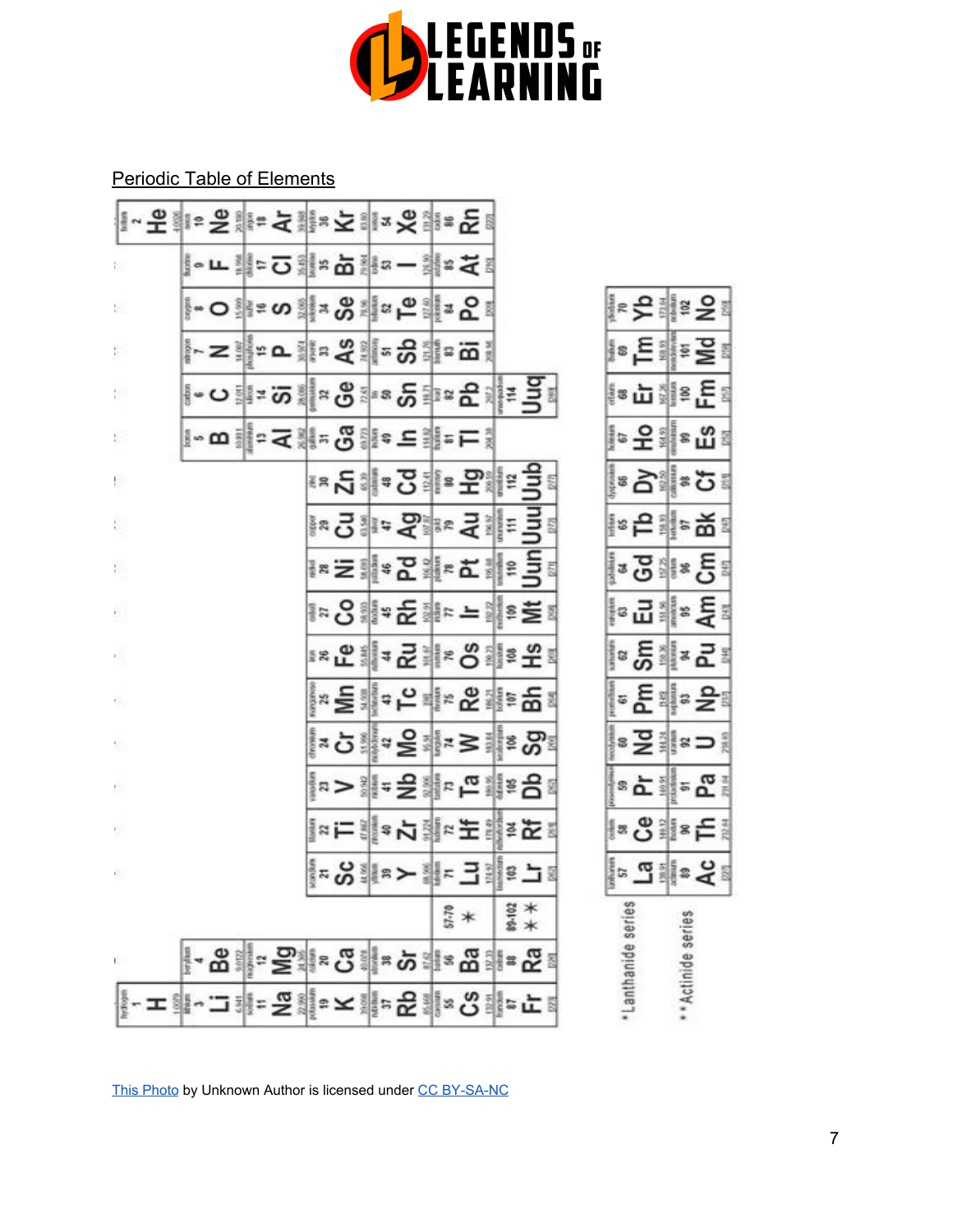

Superhero Trio

- 1. What are the elements in your trio?
- 2. Circle the elements on the Periodic Table above.
- 3. What are the names of the Superheroes in your trio?
- 4. What is the name of your trio (Ex: Avenger Prime)?
- 5. How did the three of you meet?
- 6. How do your powers work together?

Draw and color your superhero trio on the paper provided. Be prepared to present your trio.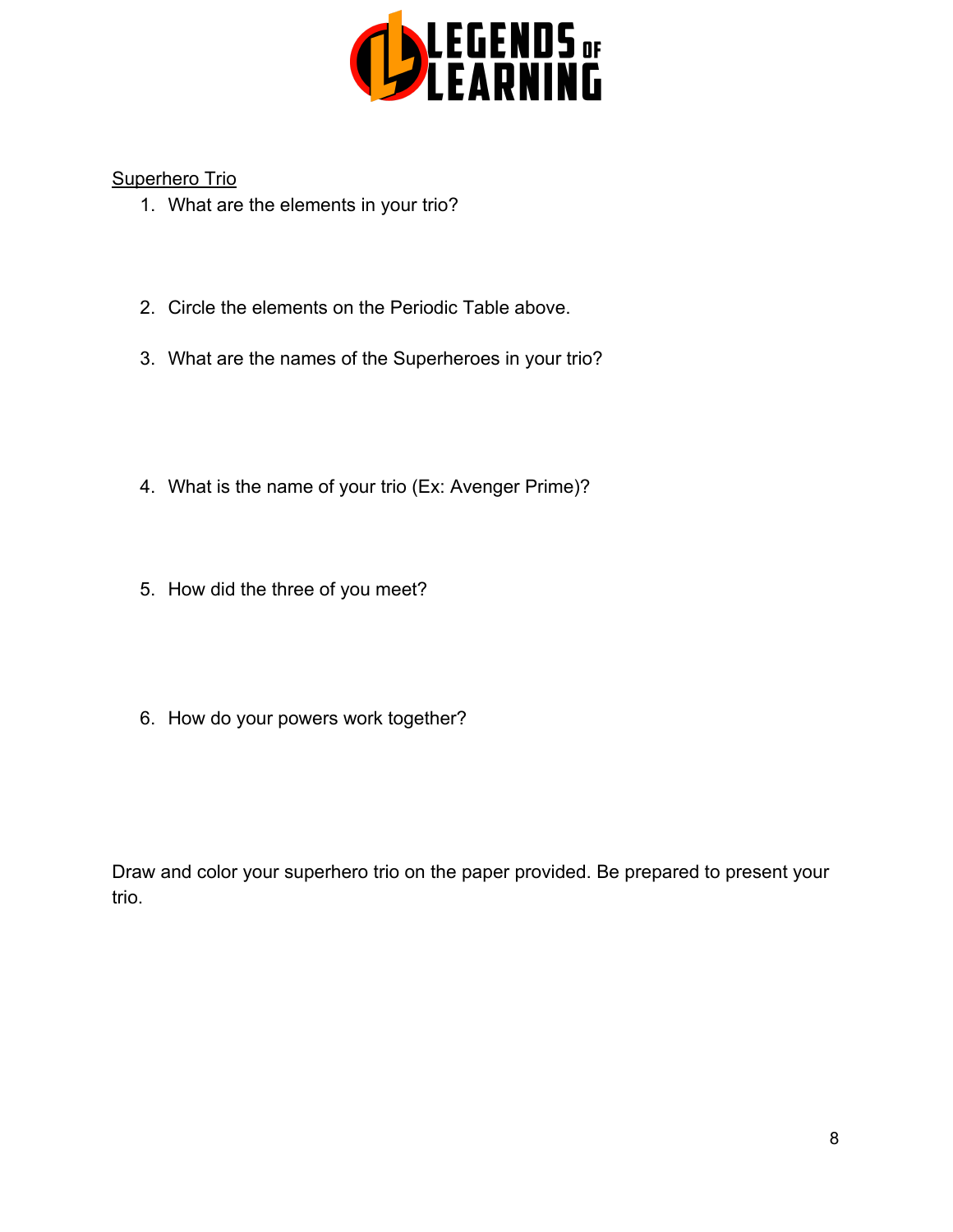

## **KEY**

| <b>Metal</b>                                                                                                                                                                                                                                                                            | <b>Metalloid</b>                                                              | <b>Nonmetal</b>                                                                                                                                                                                                                                  |
|-----------------------------------------------------------------------------------------------------------------------------------------------------------------------------------------------------------------------------------------------------------------------------------------|-------------------------------------------------------------------------------|--------------------------------------------------------------------------------------------------------------------------------------------------------------------------------------------------------------------------------------------------|
| chemical elements<br>solid<br>relatively high melting points<br>hard<br>٠<br>strong<br>durable<br>shiny<br>٠<br>silvery gray in color<br>good conductors of<br>٠<br>electricity and heat<br>easy to work into various<br>different shapes and forms<br>(such as thin sheets and wires). | All properties<br>are<br>somewhere in<br>between a<br>metal and a<br>nonmetal | chemical element<br>that is nearly the<br>complete opposite of a<br>metal.<br>Has a relatively<br>low melting point,<br>boiling point, and<br>density.<br>brittle when solid<br>has poor thermal<br>conductivity and<br>electrical conductivity. |